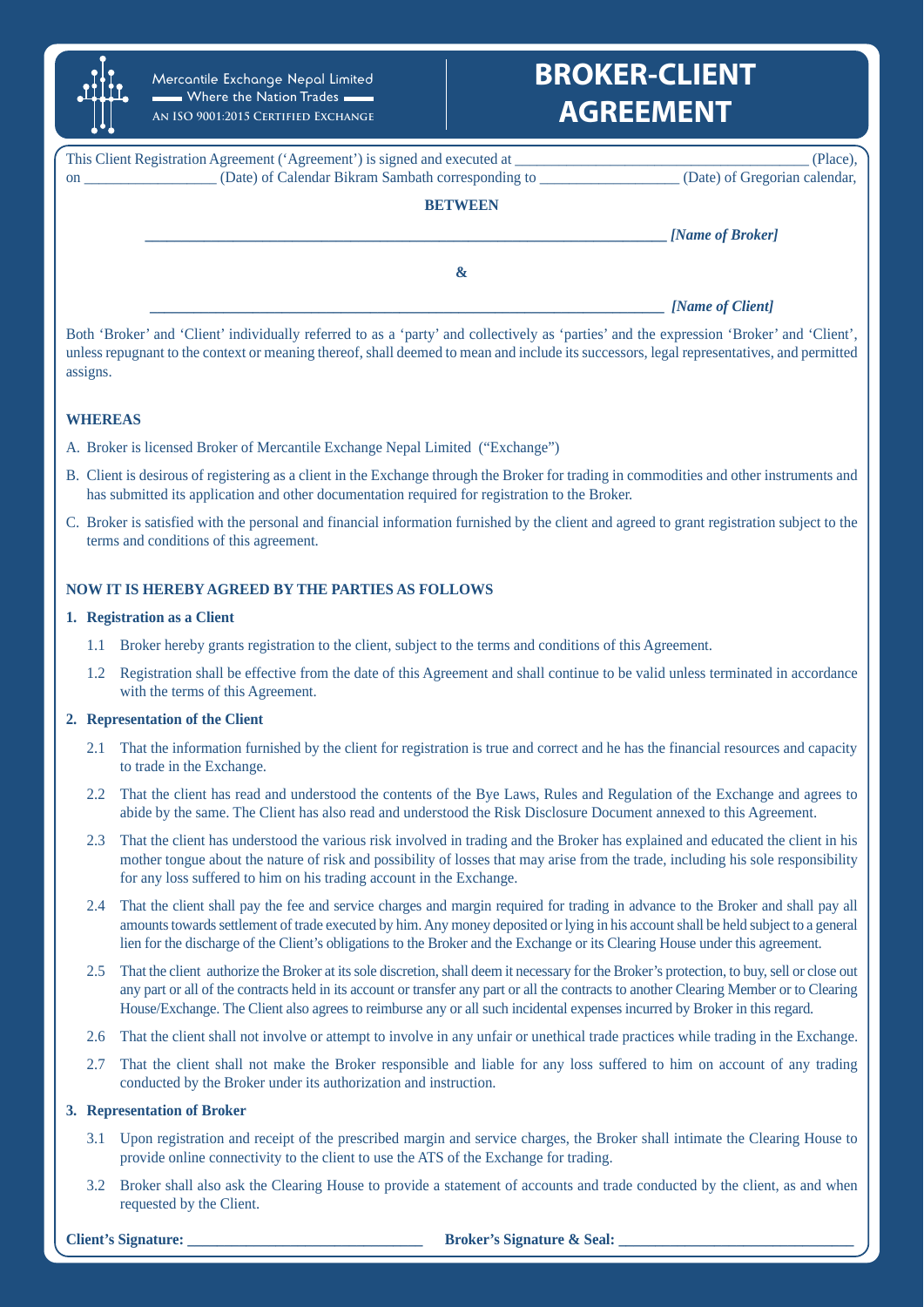# **4. Indemnity**

 The Client shall indemnify the Broker for any loss and damage suffered by the Broker on account of Client's default, delay, latches, omission, or non compliance of Bye-Laws and Rules or direction of the Exchange & its Clearing House. The Broker shall be indemnified by the Client from its deposits and funds for all costs, losses and expenses incurred by the Broker.

## **5. Termination**

- 5.1 Either party may by giving 30 days (Thirty) written notice to the other party, terminate this agreement.
- 5.2 Termination shall not have any effect on the rights and obligation of the parties accrued prior to the date of termination and also the liabilities of the parties to the Clearing House and Exchange under the Bye Laws and Rules of the Exchange.
- 5.3 Notwithstanding the above, Exchange, Clearing House, Clearing Member and Broker shall have the right to cancel the registration and terminate this Agreement forthwith and without any notice, if client commits any defaults or acts against the interest of the Exchange or its Clearing House or the laws of the Country.

5.4 In the event of the death or insolvency of the Client or the Client is otherwise becoming incapable of settling the transactions, the Broker may with the approval of the Exchange, request the Clearing House to close out the transaction of the Client and the Client or his legal representative shall be liable for any losses, costs, damages including statutory and regulatory charges, if any and also be entitled to any incidental expenses which may result there from.

### **6. Applicable Law and Jurisdiction**

 This agreement and all the transactions and contracts executed under this Agreement shall be subject to the Rules and Bye Laws of the Exchange and court of Kathmandu shall have exclusive jurisdiction to try any dispute under this Agreement, irrespective of the place of trading and location of the client.

# **7. Dispute Settlement**

- 7.1 Parties shall use their best efforts to amicably settle any dispute, controversy or claim arising out of the Agreement or the breach, termination or invalidity thereof.
- 7.2 Any dispute, controversy or claim arising out of the Agreement, which cannot be settled amicably, shall be referred and settled through a sole arbitrator appointed by the Exchange in accordance with Arbitration Rules of the Mercantile Exchange Nepal Limited. The language of the Arbitration shall be in English and the arbitration shall be held at the premise of the Exchange or any other place prescribed by the Exchange in Kathmandu.

#### **8. Language**

 The parties may translate this agreement in to any other language, however the English version of this agreement shall prevail over any other language.

#### **9. Declaration**

**BROKER**

 Declaration by the Client in his mother tongue that he has fully understood the contents of this Agreement, Bye Laws and Rules of the Exchange, Risk Disclosure Document and the possible risk and losses that may occur while trading in the Exchange.

\_\_\_\_\_\_\_\_\_\_\_\_\_\_\_\_\_\_\_\_\_\_\_\_\_\_\_\_\_\_\_\_\_\_\_\_\_\_\_\_\_\_\_\_\_\_\_\_\_\_\_\_\_\_\_\_\_\_\_\_\_\_\_\_\_\_\_\_\_\_\_\_\_\_\_\_\_\_\_\_\_\_\_\_\_\_\_\_\_\_\_\_\_\_\_\_\_\_\_\_\_\_\_\_\_\_\_ \_\_\_\_\_\_\_\_\_\_\_\_\_\_\_\_\_\_\_\_\_\_\_\_\_\_\_\_\_\_\_\_\_\_\_\_\_\_\_\_\_\_\_\_\_\_\_\_\_\_\_\_\_\_\_\_\_\_\_\_\_\_\_\_\_\_\_\_\_\_\_\_\_\_\_\_\_\_\_\_\_\_\_\_\_\_\_\_\_\_\_\_\_\_\_\_\_\_\_\_\_\_\_\_\_\_\_ \_\_\_\_\_\_\_\_\_\_\_\_\_\_\_\_\_\_\_\_\_\_\_\_\_\_\_\_\_\_\_\_\_\_\_\_\_\_\_\_\_\_\_\_\_\_\_\_\_\_\_\_\_\_\_\_\_\_\_\_\_\_\_\_\_\_\_\_\_\_\_\_\_\_\_\_\_\_\_\_\_\_\_\_\_\_\_\_\_\_\_\_\_\_\_\_\_\_\_\_\_\_\_\_\_\_\_

In WITNESS THEREOF, the parties to this agreement have caused these presents to be executed as of the day and year first above written.

| <b>BRUNER</b>          |  |              |       |      |
|------------------------|--|--------------|-------|------|
|                        |  |              |       |      |
|                        |  |              |       |      |
| <b>CLIENT</b>          |  |              |       |      |
|                        |  |              |       |      |
|                        |  | Fingerprint: |       |      |
| (Seal, If Institution) |  |              |       |      |
| <b>Witness</b>         |  |              | Right | Left |
|                        |  |              |       |      |
|                        |  |              |       |      |